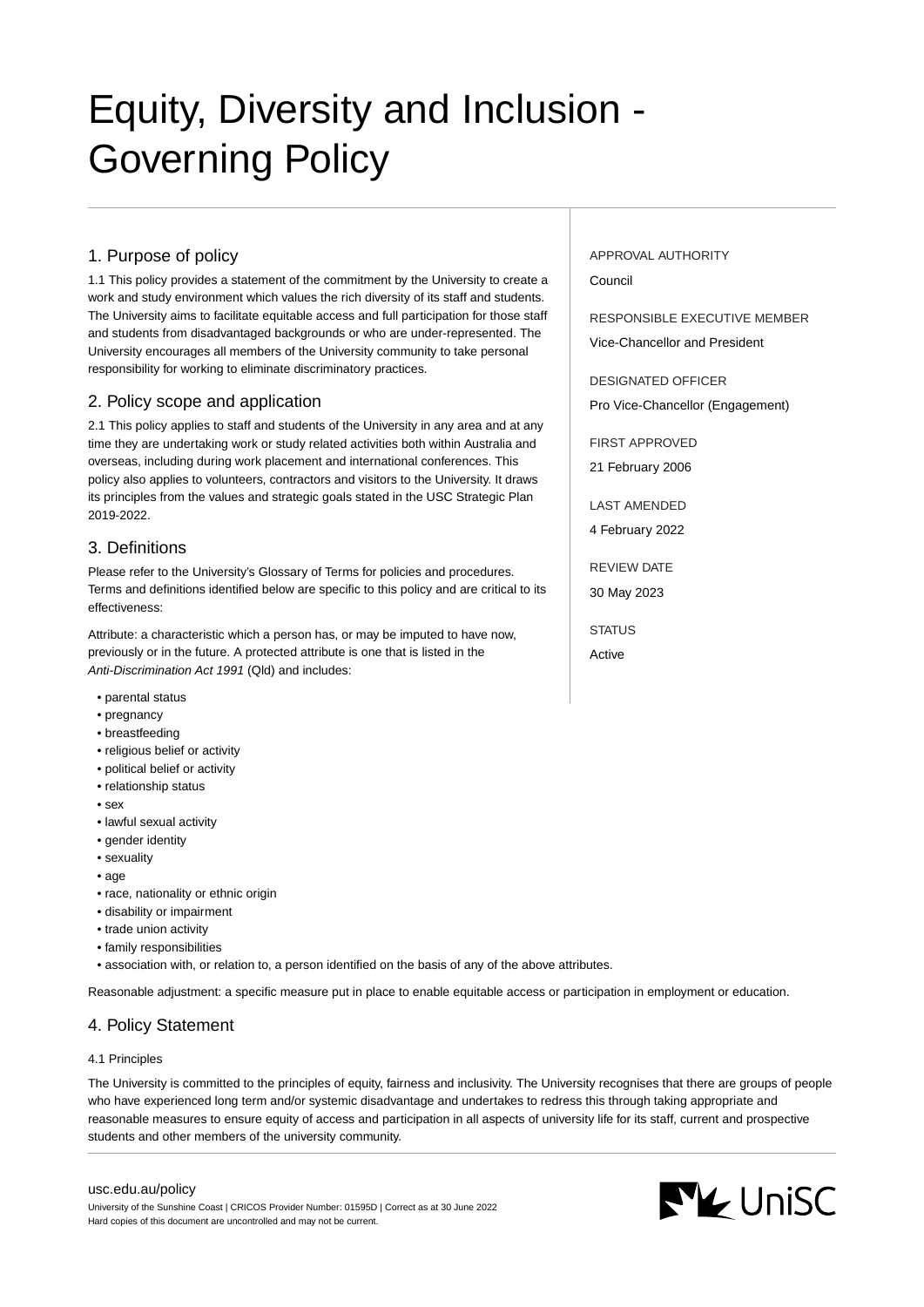The University strives to eliminate discrimination, harassment, bullying and vilification in all aspects of its operations and to create an environment where all members of the University community can work and study within a culture based on mutual respect. Such a culture encourages the use of inclusive language and respectful interpersonal interactions.

#### 4.2 Actions

4.2.1 The University will take all reasonable steps to actively promote an environment in which the diversity of its staff, students and wider community members is valued and where people can reach their full potential without fear of being discriminated against or bullied or harassed, either on the basis of an attribute protected under anti-discrimination legislation or some other attribute irrelevant to their role within the University community.

4.2.2 The University will systematically review its policies, procedures and guidelines to ensure they are consistent with and reflect the principles of equity and social justice and are compatible with human rights. The aim is to remove barriers to full participation in employment or education, making reasonable adjustments as necessary, and to undertake consultation with those most affected by its decisions.

4.2.3 The University recognises the distinct cultural rights of Aboriginal peoples and Torres Strait Islander peoples of Australia as a human right, and in partnership with the local Elders and their communities, will develop plans and programs to increase access to employment and education for Aboriginal and Torres Strait Islander people.

4.2.4 The pedagogical principles of universal design will be considered and incorporated as appropriate in order to enhance the quality of the student experience by catering for the diversity of students and the range of learning styles, and by ensuring the teaching and learning experience is inclusive of cultural, social and gender diversity.

4.2.5 The University will systematically review its employment programs, including recruitment, retention, performance management, promotions, talent identification and workforce planning, learning and development, turnover, and remuneration to ensure practices are consistent with the principles of this policy and free from bias.

4.2.6 While all members of the University community have a role to play in the implementation of this policy, the Director, People and Culture and Academic Registrar and Director, Student Services are specifically tasked with promotion of this policy and ensuring staff and students respectively, are aware of their rights and obligations.

## 5. Authorities/Responsibilities

The following authorities are delegated under this policy:

| <b>ACTIVITY</b>                                                           | UNIVERSITY OFFICER                                                           |
|---------------------------------------------------------------------------|------------------------------------------------------------------------------|
| Ensuring accountability of senior officers in implementing this<br>policy | Vice-Chancellor and President                                                |
| Monitoring and reporting to Vice-Chancellor and President                 | Vice-Chancellor and President's Equity, Diversity and Inclusion<br>Committee |
| <b>Student Rights and Responsibilities</b>                                | Pro Vice-Chancellor (Students)                                               |
| Indigenous employment                                                     | Director, People and Culture                                                 |
| <b>AccessAbility Services</b>                                             | Academic Registrar and Director, Student Services                            |
| Student grievance resolution policies and procedures                      | Pro Vice-Chancellor (Students)                                               |
| Staff grievance resolution policies and procedures                        | Director, People and Culture                                                 |